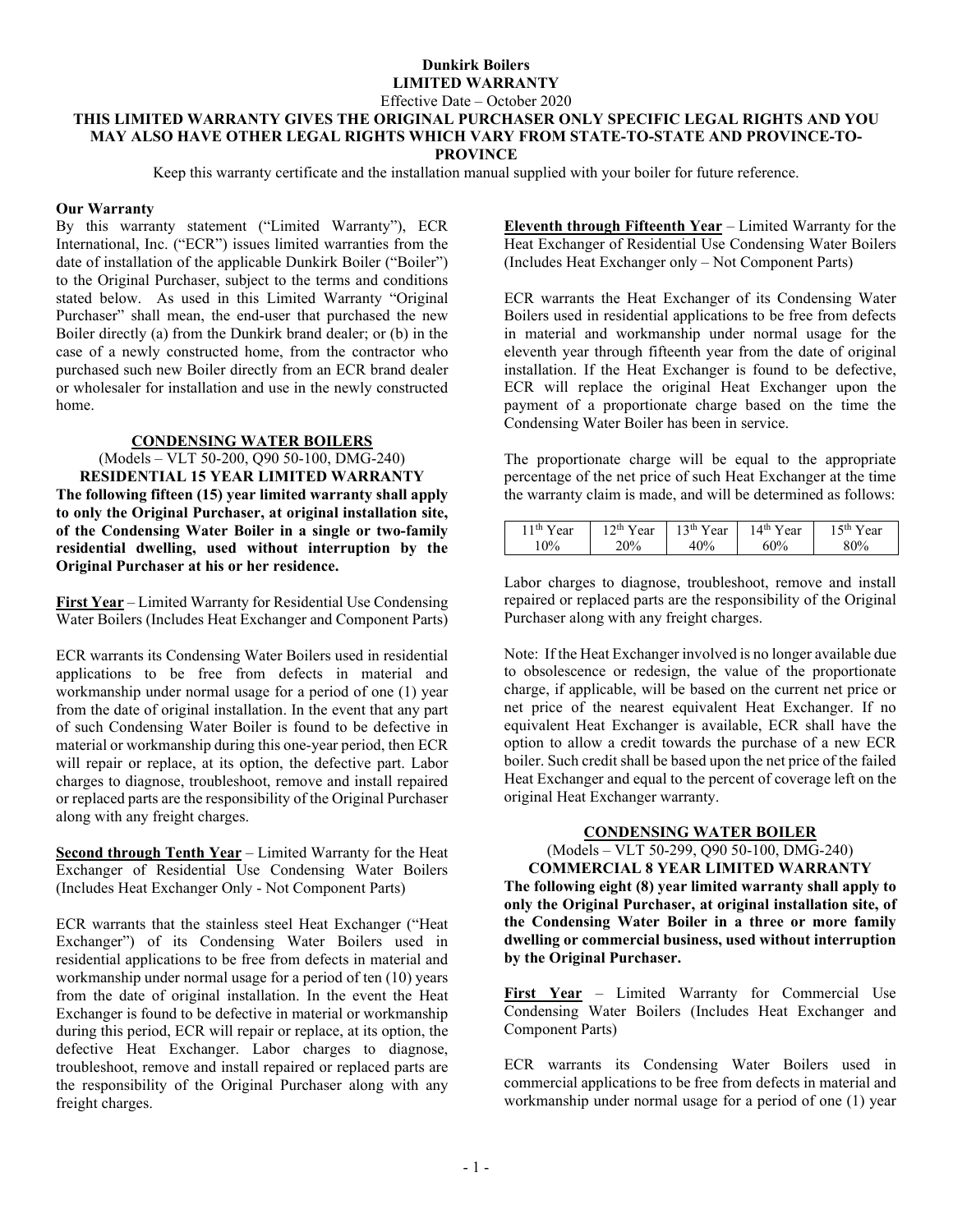### Effective Date – October 2020 **THIS LIMITED WARRANTY GIVES THE ORIGINAL PURCHASER ONLY SPECIFIC LEGAL RIGHTS AND YOU MAY ALSO HAVE OTHER LEGAL RIGHTS WHICH VARY FROM STATE-TO-STATE AND PROVINCE-TO-PROVINCE**

Keep this warranty certificate and the installation manual supplied with your boiler for future reference.

from the date of original installation. In the event that any part of such Condensing Water Boiler is found to be defective in material or workmanship during this one-year period, then ECR will repair or replace, at its option, the defective part. Labor charges to diagnose, troubleshoot, remove and install repaired or replaced parts are the responsibility of the Original Purchaser along with any freight charges.

**Second through Fourth Year** – Limited Warranty for the Heat Exchanger of Commercial Use Condensing Water Boilers (Includes Heat Exchanger Only - Not Component Parts)

ECR warrants that the Heat Exchanger of its Condensing Water Boilers used in commercial applications to be free from defects in material and workmanship under normal usage for a period of four (4) years from the date of original installation. In the event the Heat Exchanger is found to be defective in material or workmanship during this period, ECR will repair or replace, at its option, the defective Heat Exchanger. Labor charges to diagnose, troubleshoot, remove and install repaired or replaced parts are the responsibility of the Original Purchaser along with any freight charges.

**Fifth through Eighth Year** – Limited Warranty for the Heat Exchanger of Commercial Use Condensing Water Boilers (Includes Heat Exchanger only – Not Component Parts)

ECR warrants the Heat Exchanger of its Condensing Water Boilers used in commercial applications to be free from defects in material and workmanship for the fifth year through eighth year from the date of installation. If the Heat Exchanger is found to be defective, ECR will replace the original Heat Exchanger upon the payment of a proportionate charge based on the time the Condensing Water Boiler has been in service.

The proportionate charge will be equal to the appropriate percentage of the net price of such Heat Exchanger at the time the warranty claim is made, and will be determined as follows:

| ςth<br>Zш<br>ear<br>ear<br>. .<br>ιv | 7th<br>ear<br>$\gamma_{0}$ | ear<br>vш |
|--------------------------------------|----------------------------|-----------|
|--------------------------------------|----------------------------|-----------|

Labor charges to diagnose, troubleshoot, remove and install repaired or replaced parts are the responsibility of the Original Purchaser along with any freight charges.

Note: If the Heat Exchanger involved is no longer available due to obsolescence or redesign, the value of the proportionate charge, if applicable, will be based on the current net price or net price of the nearest equivalent Heat Exchanger. If no equivalent Heat Exchanger is available, ECR shall have the option to allow a credit towards the purchase of a new ECR boiler. Such credit shall be based upon the net price of the failed Heat Exchanger and equal to the percent of coverage left on the original Heat Exchanger warranty.

## **CAST IRON WATER BOILER**

(Models – DXL, WPSB, XEB, EW & EXB) **RESIDENTIAL 20 YEAR LIMITED WARRANTY The following twenty (20) year limited warranty shall apply to only the Original Purchaser, at original installation site, of the Boiler in a single or two-family residential dwelling, used without interruption by the Original Purchaser at his or her residence.**

**First Year** – Limited Warranty for Residential Use Cast Iron Water Boilers (Includes Heat Exchanger and Component Parts)

ECR warrants its Boilers used in residential applications to be free from defects in material and workmanship under normal usage for a period of one (1) year from the date of original installation. In the event that any part of such Boiler is found to be defective in material or workmanship during this one-year period, then ECR will repair or replace, at its option, the defective part. Labor charges to diagnose, troubleshoot, remove and install repaired or replaced parts are the responsibility of the Original Purchaser along with any freight charges.

**Second through Twentieth Year** – Limited Warranty for the Heat Exchanger of Residential Use Cast Iron Water Boilers (Includes Heat Exchanger Only - Not Component Parts)

ECR warrants that the Heat Exchanger ("Heat Exchanger") of its Boilers used in residential applications to be free from defects in material and workmanship under normal usage for the second year through the twentieth year from the date of original installation. In the event the Heat Exchanger is found to be defective in material or workmanship during this period, ECR will repair or replace, at its option, the defective Heat Exchanger. Labor charges to diagnose, troubleshoot, remove and install repaired or replaced parts are the responsibility of the Original Purchaser along with any freight charges.

Note: If the Heat Exchanger involved is no longer available due to obsolescence or redesign, the value of the proportionate charge, if applicable, will be based on the current net price or net price of the nearest equivalent Heat Exchanger. If no equivalent Heat Exchanger is available, ECR shall have the option to allow a credit towards the purchase of a new ECR boiler. Such credit shall be based upon the net price of the failed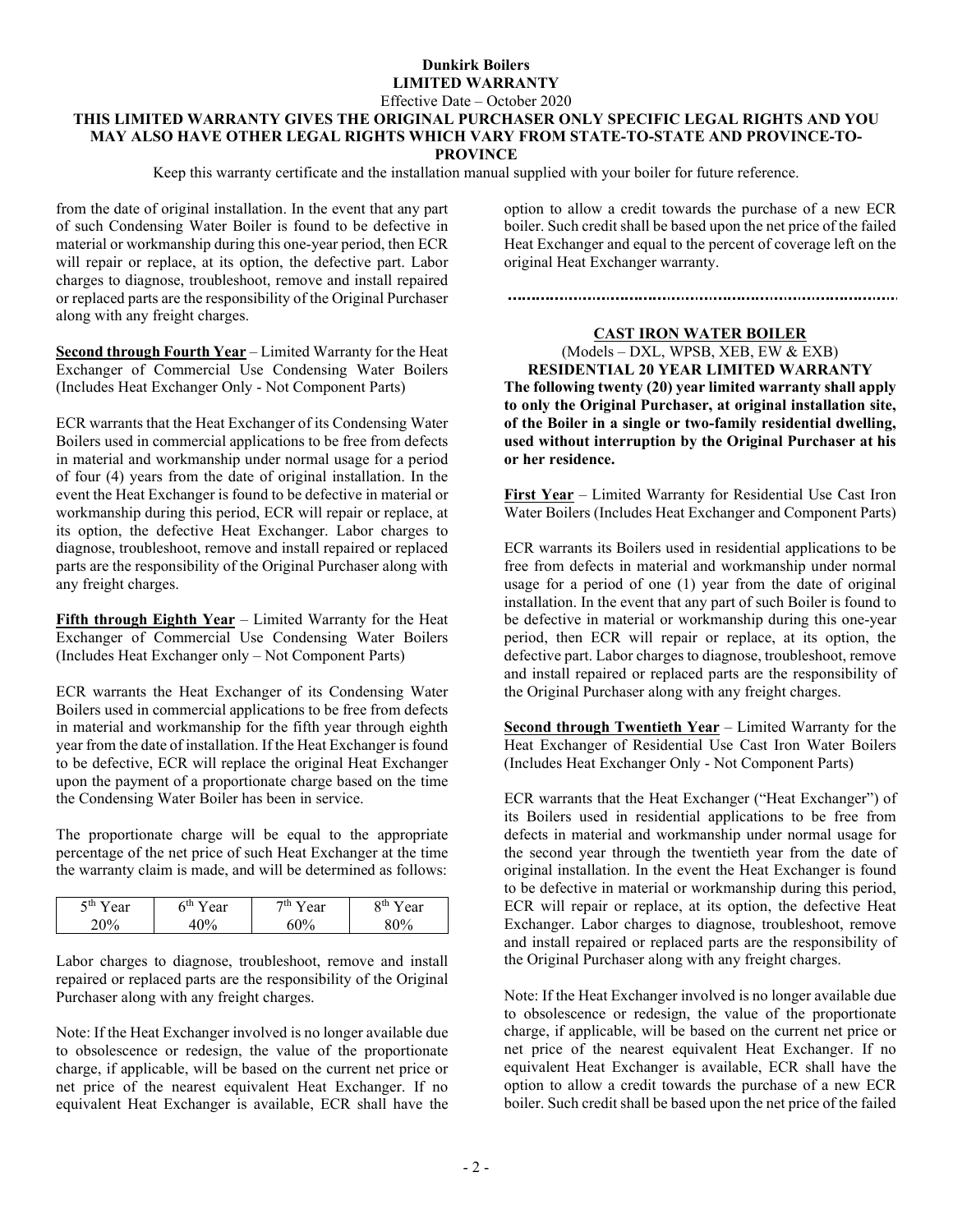## **Dunkirk Boilers LIMITED WARRANTY** Effective Date – October 2020

## **THIS LIMITED WARRANTY GIVES THE ORIGINAL PURCHASER ONLY SPECIFIC LEGAL RIGHTS AND YOU MAY ALSO HAVE OTHER LEGAL RIGHTS WHICH VARY FROM STATE-TO-STATE AND PROVINCE-TO-PROVINCE**

Keep this warranty certificate and the installation manual supplied with your boiler for future reference.

Heat Exchanger and equal to the percent of coverage left on the original Heat Exchanger warranty.

#### **CAST IRON WATER BOILER**

(Models – DXL, WPSB, XEB, EW & EXB) **COMMERCIAL 10 YEAR LIMITED WARRANTY The following ten (10) year limited warranty shall apply to only the Original Purchaser, at original installation site, of the Boiler in a three or more family dwelling or commercial business, used without interruption by the Original Purchaser.**

**First Year** – Limited Warranty for Commercial Use Cast Iron Water Boilers (Includes Heat Exchanger and Component Parts)

ECR warrants its Boilers used in commercial applications to be free from defects in material and workmanship under normal usage for a period of one (1) year from the date of original installation. In the event that any part of such Boiler is found to be defective in material or workmanship during this one-year period, then ECR will repair or replace, at its option, the defective part. Labor charges to diagnose, troubleshoot, remove and install repaired or replaced parts are the responsibility of the Original Purchaser along with any freight charges.

**Second through Tenth Year** – Limited Warranty for the Heat Exchanger of Commercial Use Cast Iron Water Boilers (Includes Heat Exchanger Only – Not Component Parts)

ECR warrants that the Heat Exchanger of its Boilers will be free from defects in material and workmanship under normal usage for a period of ten (10) years from the date of original installation. In the event that a Heat Exchanger is found to be defective in material or workmanship during this period, ECR will repair or replace, at its option, the defective Heat Exchanger. Labor charges to diagnose, troubleshoot, remove and install repaired or replaced parts are the responsibility of the Original Purchaser along with any freight charges.

Note: If the Heat Exchanger involved is no longer available due to obsolescence or redesign, the value of the proportionate charge, if applicable, will be based on the current net price or net price of the nearest equivalent Heat Exchanger. If no equivalent Heat Exchanger is available, ECR shall have the option to allow a credit towards the purchase of a new ECR boiler. Such credit shall be based upon the net price of the failed Heat Exchanger and equal to the percent of coverage left on the original Heat Exchanger warranty.

## **CAST IRON STEAM BOILER** (Models – PSB & DSB (SBO)) **RESIDENTIAL 12 YEAR LIMITED WARRANTY**

**The following twelve (12) year limited warranty shall apply to only the Original Purchaser, at original installation site, of the Boiler in a single or two-family residential dwelling, used without interruption by the Original Purchaser at his or her residence.**

**First Year** – Limited Warranty for Residential Use Cast Iron Steam Boilers (Includes Heat Exchanger and Component Parts)

ECR warrants its Boilers used in residential applications to be free from defects in material and workmanship under normal usage for a period of one (1) year from the date of original installation. In the event that any part of such Boiler is found to be defective in material or workmanship during this one-year period, then ECR will repair or replace, at its option, the defective part. Labor charges to diagnose, troubleshoot, remove and install repaired or replaced parts are the responsibility of the Original Purchaser along with any freight charges.

**Second through Twelfth Year** – Limited Warranty for the Heat Exchanger of Residential Use Cast Iron Steam Boilers (Includes Heat Exchanger Only - Not Component Parts)

ECR warrants that the Heat Exchanger of its Boilers used in residential applications to be free from defects in material and workmanship under normal usage for a period of twelve (12) years from the date of original installation. In the event the Heat Exchanger is found to be defective in material or workmanship during this period, ECR will repair or replace, at its option, the defective Heat Exchanger. Labor charges to diagnose, troubleshoot, remove and install repaired or replaced parts are the responsibility of the Original Purchaser along with any freight charges.

Note: If the Heat Exchanger involved is no longer available due to obsolescence or redesign, the value of the proportionate charge, if applicable, will be based on the current net price or net price of the nearest equivalent Heat Exchanger. If no equivalent Heat Exchanger is available, ECR shall have the option to allow a credit towards the purchase of a new ECR boiler. Such credit shall be based upon the net price of the failed Heat Exchanger and equal to the percent of coverage left on the original Heat Exchanger warranty.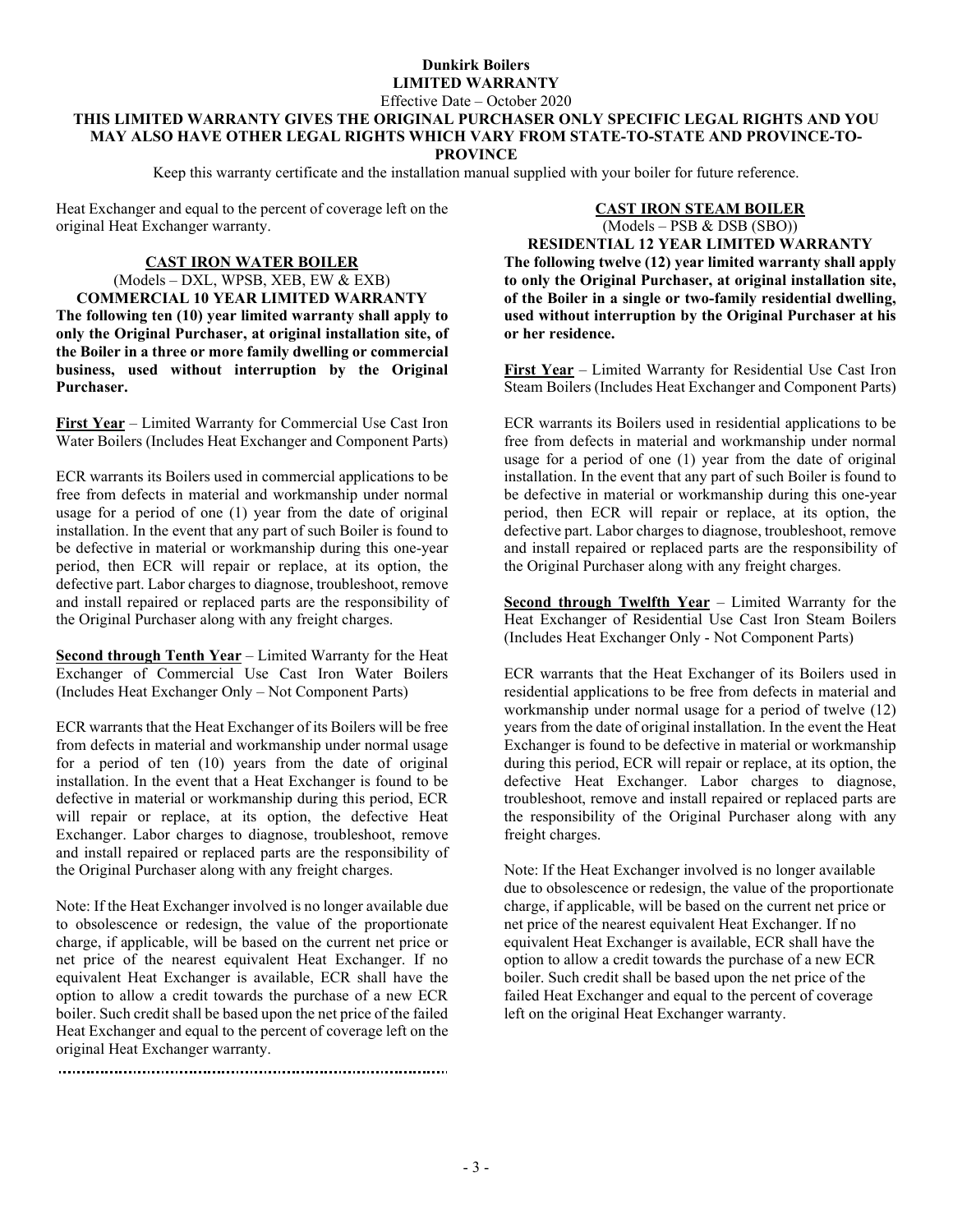Effective Date – October 2020

## **THIS LIMITED WARRANTY GIVES THE ORIGINAL PURCHASER ONLY SPECIFIC LEGAL RIGHTS AND YOU MAY ALSO HAVE OTHER LEGAL RIGHTS WHICH VARY FROM STATE-TO-STATE AND PROVINCE-TO-PROVINCE**

Keep this warranty certificate and the installation manual supplied with your boiler for future reference.

# **CAST IRON STEAM BOILER** (Models – PSB & DSB (SBO))

**COMMERCIAL 10 YEAR LIMITED WARRANTY The following ten (10) year limited warranty shall apply to only the Original Purchaser, at original installation site, of the Boiler in a three or more family dwelling or commercial business, used without interruption by the Original Purchaser.**

**First Year** – Limited Warranty for Commercial Use Cast Iron Steam Boilers (Includes Heat Exchanger and Component Parts)

ECR warrants its Boilers used in commercial applications to be free from defects in material and workmanship under normal usage for a period of one (1) year from the date of original installation. In the event that any part of such Boiler is found to be defective in material or workmanship during this one-year period, then ECR will repair or replace, at its option, the defective part. Labor charges to diagnose, troubleshoot, remove and install repaired or replaced parts are the responsibility of the Original Purchaser along with any freight charges.

**Second through Tenth Year** – Limited Warranty for the Heat Exchanger of Commercial Use Cast Iron Steam Boilers (Includes Heat Exchanger Only – Not Component Parts)

ECR warrants that the Heat Exchanger of its Boilers will be free from defects in material and workmanship under normal usage for a period of ten (10) years from the date of original installation. In the event that a Heat Exchanger is found to be defective in material or workmanship during this period, ECR will repair or replace, at its option, the defective Heat Exchanger. Labor charges to diagnose, troubleshoot, remove and install repaired or replaced parts are the responsibility of the Original Purchaser along with any freight charges.

Note: If the Heat Exchanger involved is no longer available due to obsolescence or redesign, the value of the proportionate charge, if applicable, will be based on the current net price or net price of the nearest equivalent Heat Exchanger. If no equivalent Heat Exchanger is available, ECR shall have the option to allow a credit towards the purchase of a new ECR boiler. Such credit shall be based upon the net price of the failed Heat Exchanger and equal to the percent of coverage left on the original Heat Exchanger warranty.

# **CAST IRON STEAM BOILER** (Model – D249)

**COMMERCIAL & RESIDENTIAL 10 YEAR LIMITED WARRANTY**

**The following ten (10) year limited warranty shall apply to only the Original Purchaser, at original installation site, of the Boiler, used without interruption by the Original Purchaser.**

**First Year** – Limited Warranty for Commercial and Residential Use Cast Iron Steam Boilers (Includes Cast Iron Sections and Component Parts)

ECR warrants its Boilers used in commercial and residential applications to be free from defects in material and workmanship under normal usage for a period of one (1) year from the date of original installation. In the event that any part of such Boiler is found to be defective in material or workmanship during this one-year period, then ECR will repair or replace, at its option, the defective part. Labor charges to diagnose, troubleshoot, remove and install repaired or replaced parts are the responsibility of the Original Purchaser along with any freight charges.

**Second through Tenth Year** – Limited Warranty for the Cast Iron Section of Commercial and Residential Use Cast Iron Steam Boilers (Includes Cast Iron Sections Only – Not Component Parts)

ECR warrants that the cast iron sections of its Boilers will be free from defects in material and workmanship under normal usage for a period of ten (10) years from the date of original installation. In the event that a cast iron section is found to be defective in material or workmanship during this period, ECR will repair or replace, at its option, the defective cast iron section. Labor charges to diagnose, troubleshoot, remove and install repaired or replaced parts are the responsibility of the Original Purchaser along with any freight charges.

Note: If the cast iron section involved is no longer available due to product obsolescence or redesign, the value of the proportionate charge, if applicable, will be based on the current net price or net price of the nearest equivalent cast iron section and equal to the percent of coverage left on the original Heat Exchanger warranty.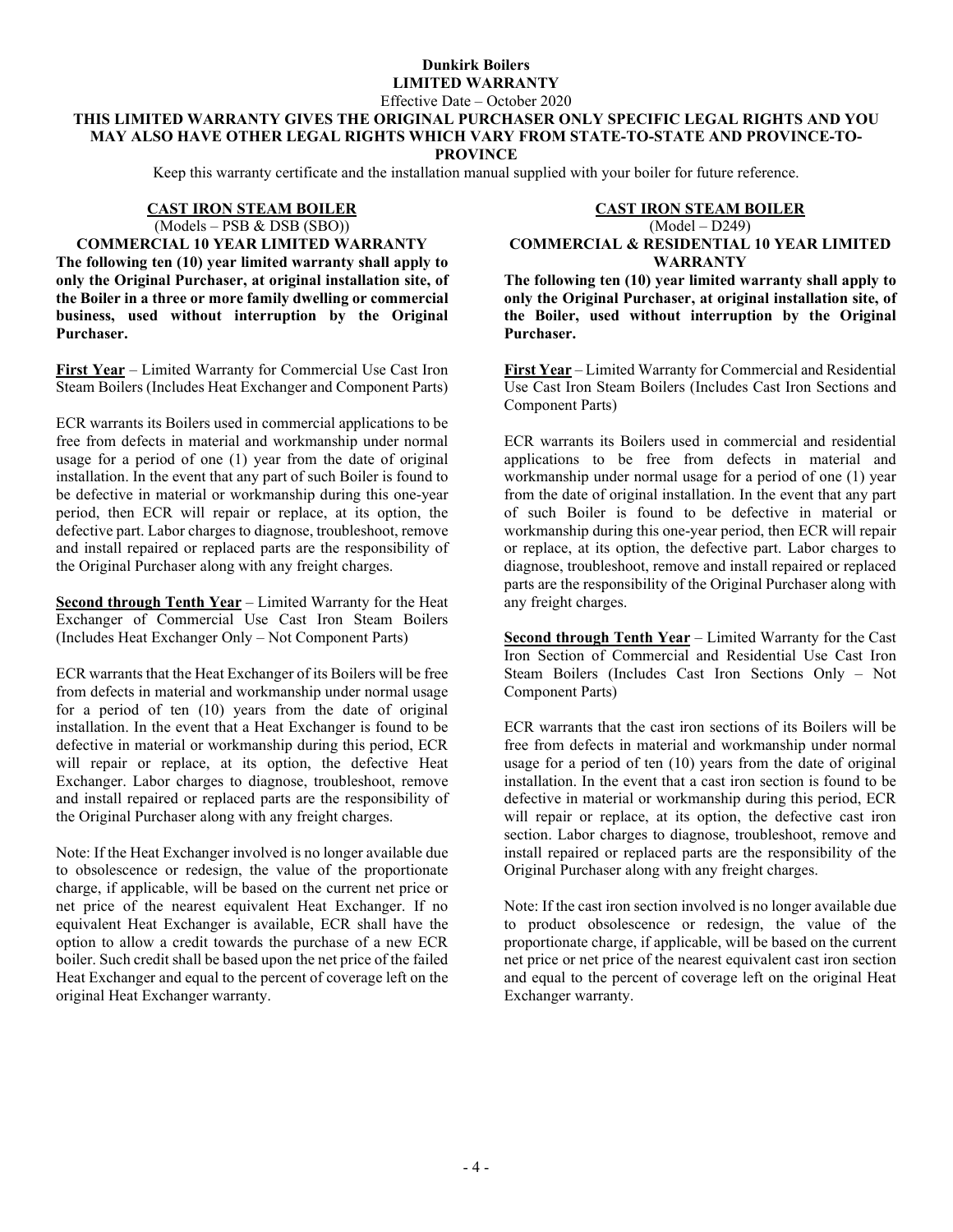Effective Date – October 2020

#### **THIS LIMITED WARRANTY GIVES THE ORIGINAL PURCHASER ONLY SPECIFIC LEGAL RIGHTS AND YOU MAY ALSO HAVE OTHER LEGAL RIGHTS WHICH VARY FROM STATE-TO-STATE AND PROVINCE-TO-PROVINCE**

Keep this warranty certificate and the installation manual supplied with your boiler for future reference.

#### **LIMITATIONS/EXCLUSIONS – APPLIES TO ALL WARRANTIES**

1. Under no circumstances will ECR be responsible for any other costs associated with rectifying the defective part, including, without limitation, costs associated with removing and reinstalling the defective part or its replacement part, and all labor and material costs connected therewith, including, without limitation, costs associated with supplying/returning the defective part to ECR. Replacement material will be invoiced to the distributor in the usual manner and will be subjected to adjustment upon proof of defect.

2. The Limited Warranty covers only the Heat Exchanger for the second through the last warranted year from date of original installation. All other component parts furnished by ECR, but purchased from other manufacturers, shall be limited to their warranties, if any.

3. This Limited Warranty will not be applicable if the Boiler is (i) used or operated over its rated capacity; (ii) installed for uses other than for residential or commercial use, as specified by the applicable warranty; (iii) not maintained in accordance with ECR's recommendation or accepted good practice as determined by industry standards; or (iv) subjected to unauthorized alteration.

4. This Limited Warranty in no way can be considered as a guarantee of workmanship of an installer or repairman connected with the installation or repair of the Boiler or as imposing on ECR liability of any nature for unsatisfactory performance as a result of faulty workmanship in the installation or service of the Boiler, which liability is hereby expressly disclaimed.

5. This Limited Warranty will not be applicable if the Boiler has been damaged as a result of being improperly installed, serviced or operated, including, without limitation, operated with insufficient water (dry fire); allowed to freeze; improper water conditions or subjected to flood conditions.

6. In order for this Limited Warranty to be effective (i) the Boiler must have been assembled/installed in strict compliance with installation instructions furnished with the Boiler by ECR; and (ii) the Boiler sections must not have been damaged during shipment and installation.

7. The furnishing of replacement parts under the terms of this Limited Warranty will apply to the original warranty period and will not serve to extend such period.

8. ECR shall not be liable for any damages, defaults or delays in performance under this Limited Warranty caused by any contingency beyond its control, including, without limitation, a shortage or reduced supply of energy or raw materials, freezing, flood, fire, wind or lightning.

9. ECR is in no way liable for any damages that may result from (i) the failure of external wiring, piping, or other attachments and accessory products not integral with the Boiler; (ii) installation, service or operation that is not in compliance with all applicable federal, state and provincial laws or regulations; (iii) misapplication or the use of the Boiler for purposes other for which it was designed; or (iv) the use of parts not supplied or designated by ECR.

10. The remedy for breach of this Limited Warranty is expressly limited to the repair or replacement of any part found to be defective under conditions of normal use, and the remedy for breach of this Limited Warranty, statutory duty or by reason of tort (including, without limitation, negligence) does not extend to liability for incidental, special or consequential damages or losses, such as loss for the use of the material, inconvenience or loss of time. The maximum liability of ECR in connection with the sale of this product shall not in any case exceed the price of the part claimed to be defective, or the price of the Boiler if the entire Boiler is claimed to be defective. ECR EXPRESSLY DISCLAIMS AND EXCLUDES ANY AND ALL LIABILITY IN TORT AND CONTRACT FOR CONSEQUENTIAL OR INCIDENTAL DAMAGES FOR BREACH OF ANY EXPRESS OR IMPLIED WARRANTY. **Please Note: Some States do not allow the exclusion or limitation of incidental or consequential damages, so the above limitation or exclusion may not apply to you.**

11. For all sales not subject to the Magnuson-Moss Warranty Act or Provincial consumer protection legislation, as applicable, there are no implied warranties of merchantability and/or fitness for any particular purpose all of which are hereby specifically disclaimed. For all other sales, all implied warranties of merchantability and/or fitness for any particular purpose are limited in duration to the period of this Limited Warranty. This Limited Warranty is the complete and exclusive statement of warranty terms. **Please Note: Some States do not allow limitations on how long an implied warranty lasts, so the above limitation may not apply to you.**

12. ECR warranties shall apply to the original purchaser at the time of the original installation, used without interruption. Warranties are non-transferable.